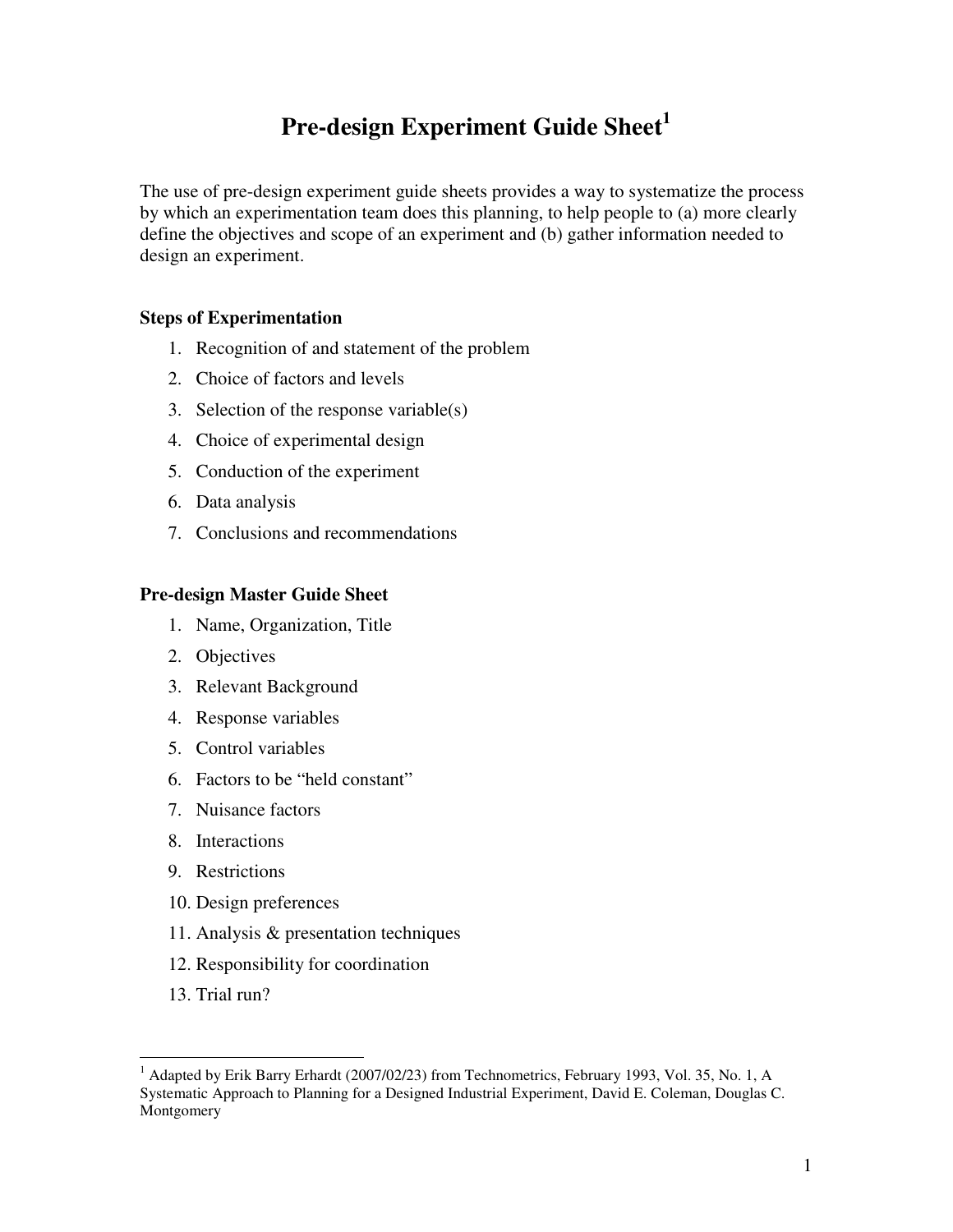# **Pre-design Master Guide Sheet**

**1. Experimenter's Name and Organization**:

**Brief Title of Experiment**:

**2. Objectives of the experiment** (should be unbiased, specific, measurable, and of practical consequence):

(To be **unbiased**, the experimentation team must encourage participation by knowledgeable and interested people with diverse perspectives. The data will be allowed to speak for themselves. To be **specific and measurable**, the objectives should be detailed and stated so that it is clear whether they have been met. To be of **practical consequence**, there should be something that will be done differently as a result of the outcome of the experiment.

Members of the experimentation team should ensure that all interested parties agree on the objectives, agree on what criteria will determine that the objectives have been reached, and arrange that, if the objectives change, all interested parties will be made aware of that fact and will agree on the new objectives and criteria.)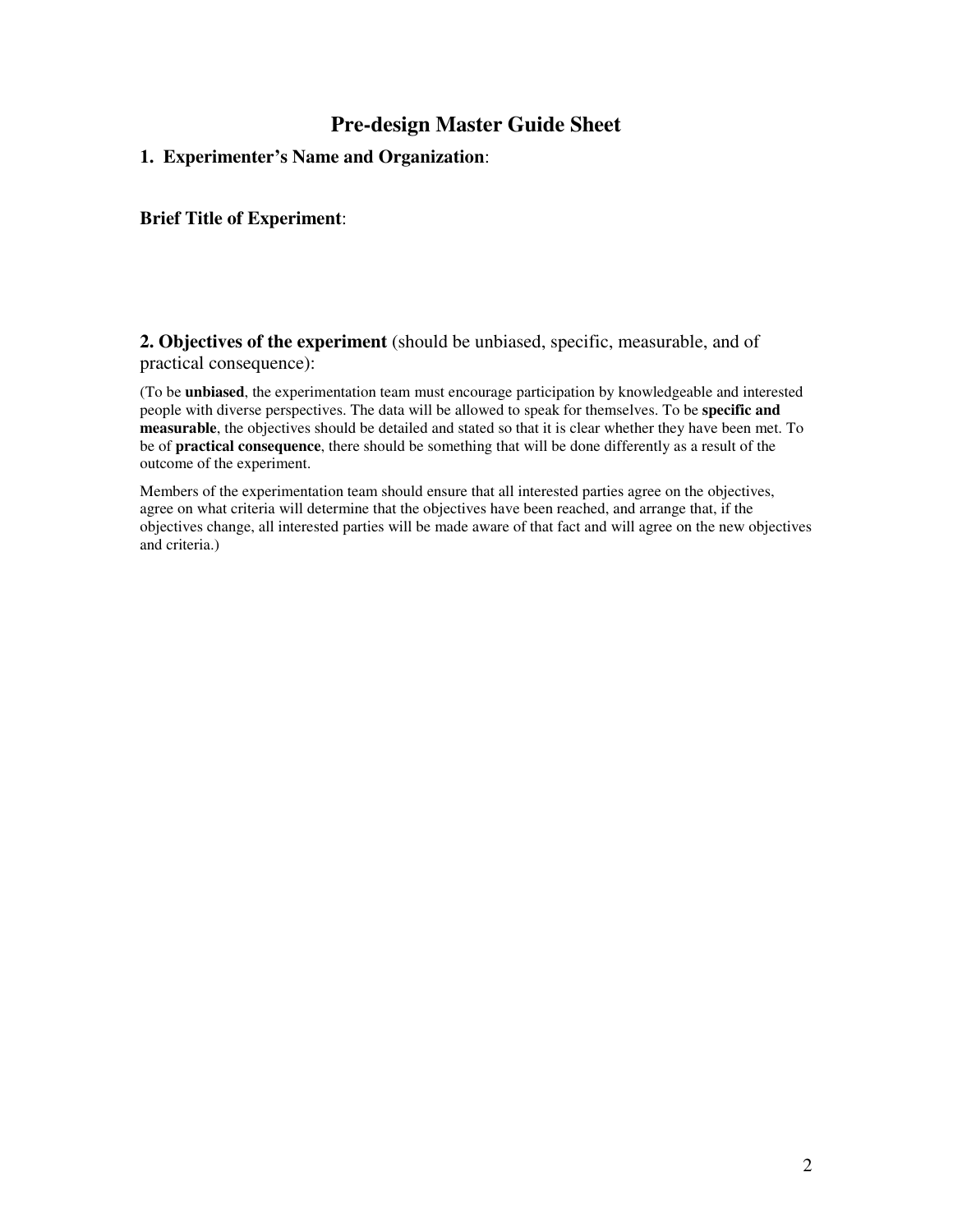**3. Relevant background** on response and control variables: (a) theoretical relationships; (b) expert knowledge/experience; (C) previous experiments. Where does this experiment fit into the study of the process or system?

((a) to establish a context for the experiment to clearly understand what new knowledge can be gained; (b) to motivate discussion about the relevant domain knowledge, since such discussion may change the consensus of the group, hence the experiment; and (c) to uncover possible experimental regions of particular interest and others that should be avoided. With this background, we reduce the risks of naive empiricism and duplication of effort.)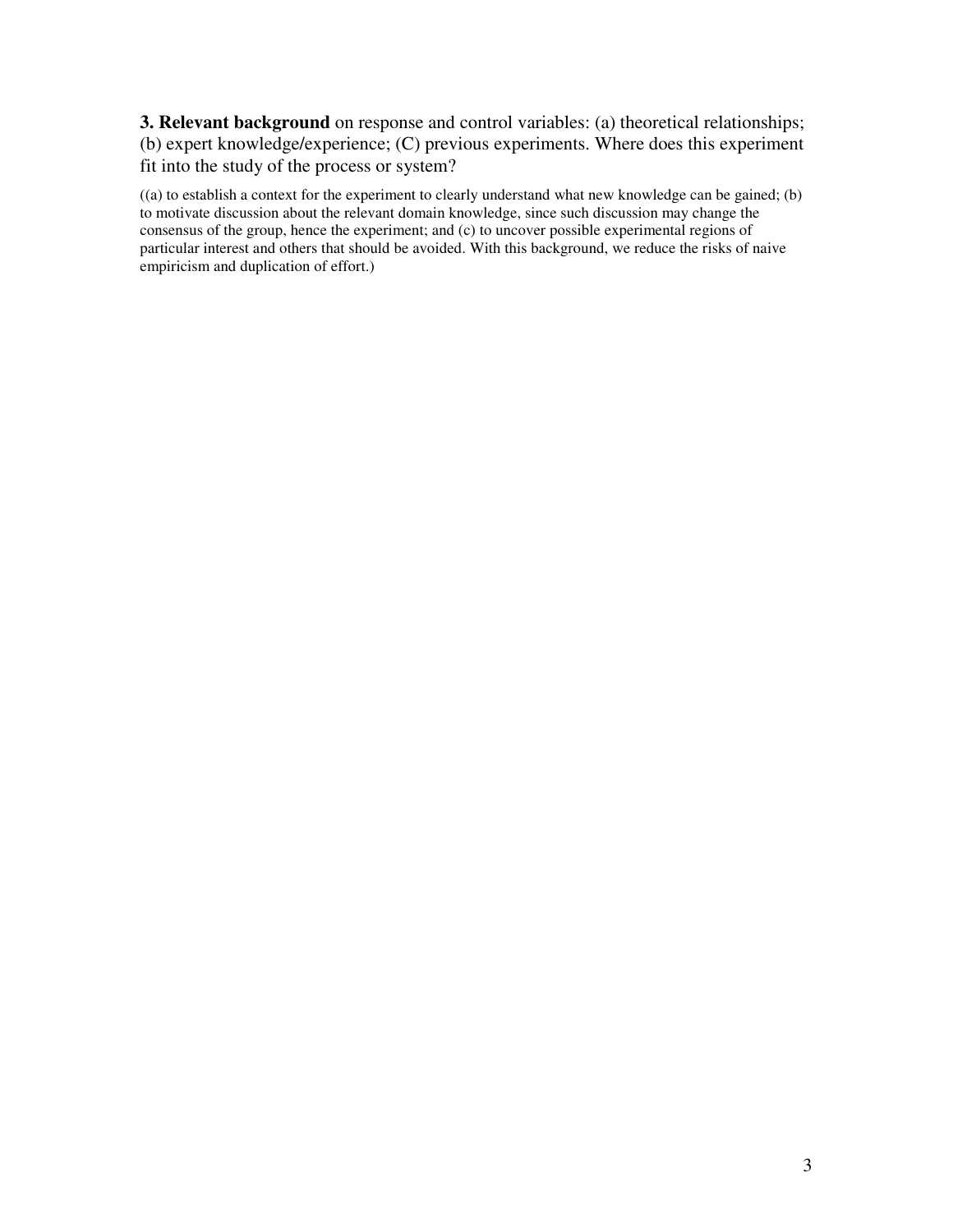**4.** List: (a) each **response variable**, (b) the normal response variable level at which the process runs, the distribution or range of normal operation, (C) the precision or range to which it can be measured (and how):

- 1. It is preferably a continuous variable.
- 2. Should capture, as much as possible, a quantity or quality of interest for the experimental unit
- 3. Should be in appropriate units
- 4. Should be associated with a target or desirable condition (which motivates the experiment).
- 5. Is preferably obtained by nondestructive and nondamaging methods so that repeated measures can be made and measurement error can be quantified.
- 6. Should not be near a natural boundary.
- 7. Preferably has constant variance over the range of experimentation.

| Response variable | Normal operating level  | Measurement precision, | Rela |
|-------------------|-------------------------|------------------------|------|
| (units)           | and range (current use) | accuracy—how known?    | Vź   |
|                   |                         | (ability to measure)   |      |
|                   |                         |                        |      |
|                   |                         |                        |      |

ationship of response ariable to objective knowledge sought through experimentation)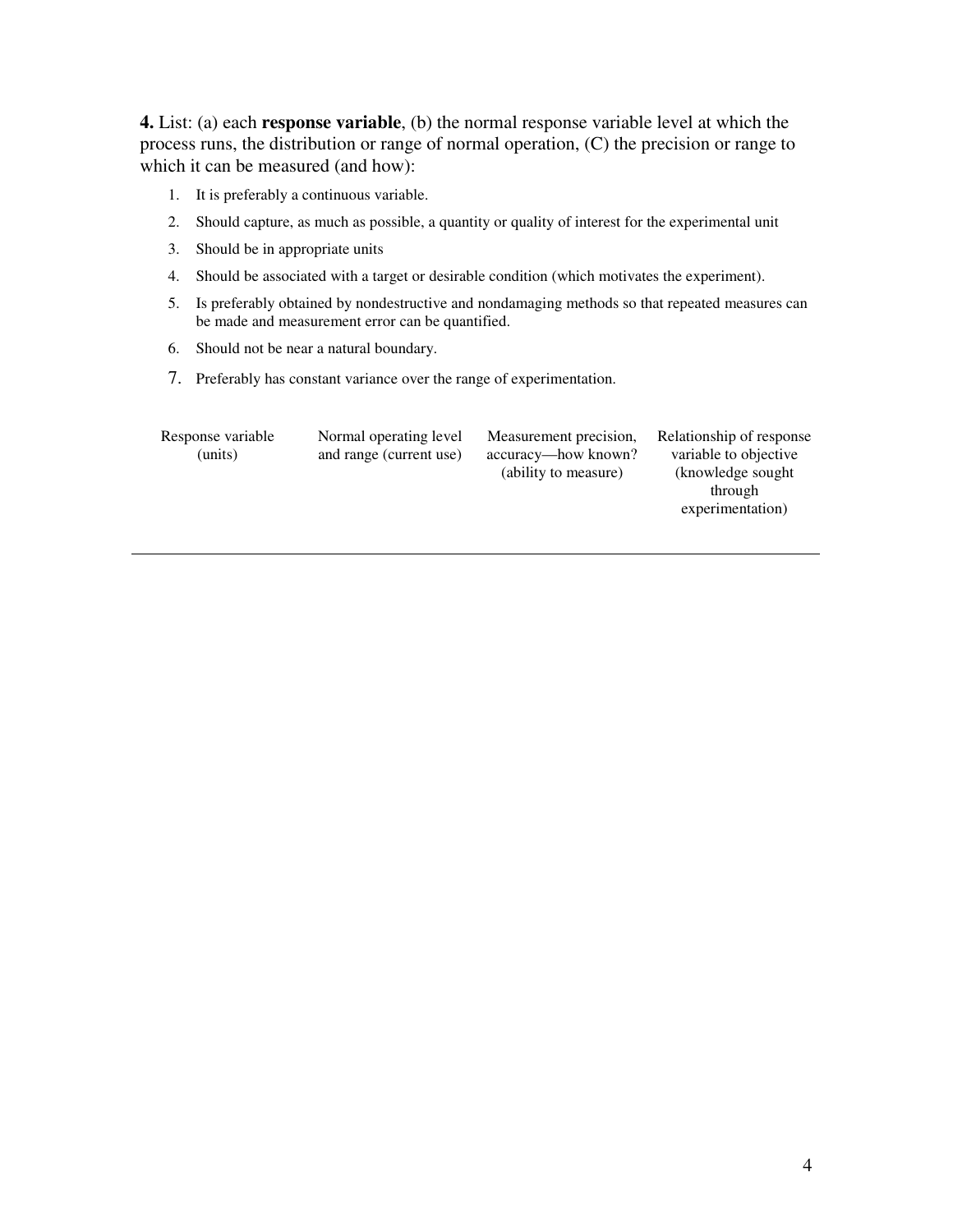Different categories of factors that affect response variables, based on three key characteristics—magnitude of influence on response variables, degree of controllability, and measurability (e.g., precision and accuracy).

A description of the diagram is as follows:

- 1. Control variables are measurable, controllable, and thought to be (very) influential.
- 2. Held-constant factors tire controlled.
- 3. Nuisance factors are uncontrolled factors (either they cannot be controlled, or they are allowed to vary).



"held constant" factors

**Figure 1** Different Categories of Factors Affecting Response Variables.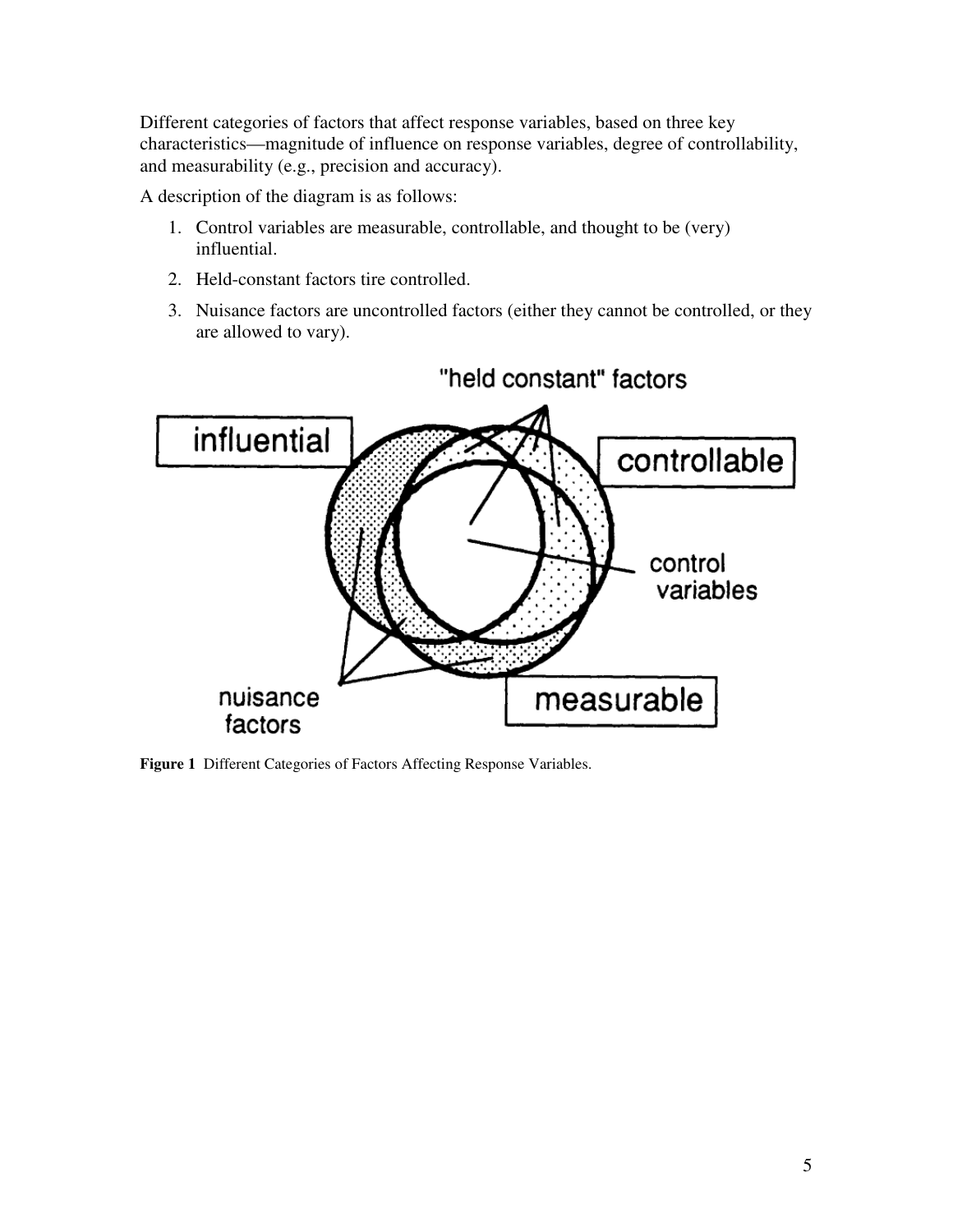**5.** List: (a) each **control variable**, (b) the normal control variable level at which the process is run, and the distribution or range of normal operation, (the precision (s) or range to which it can be set (for the experiment, not ordinary operations) and the precision to which it can be measured, (d) the proposed control variable settings, and (e) the predicted effect (at least qualitative) that the settings will have on each response variable:

other issues and constraints taken into account when settings are selected—safety, discreteness of settings, process constraints, ease of changing a setting, and so forth.

attempting to predict the outcome of the experiment before it is run can foster good interaction within the experimentation team and often leads to revised choices of settings. An additional advantage is that the predictions will always be wrong, so it is easier to see what knowledge has been gained through experimentation.

- Current Use (col. 2)
	- o historical process data can be used to gain relevant knowledge may be revealed.
	- o select a range large enough to produce an observable effect and to span a good proportion of the operating range, yet not choose so great a range that no empirical model can be postulated for the region.
- Ability to Measure and Set (col. 3)
	- o know how measurements will be obtained and the precision of measurement
	- o how the control variable settings will be obtained and "setting error."

| Control variable<br>(units) | Normal level and<br>range (current use) | Measurement<br>precision and | Proposed settings,<br>based on   | Predicted effects<br>(for various) |
|-----------------------------|-----------------------------------------|------------------------------|----------------------------------|------------------------------------|
|                             |                                         | setting error—<br>how known? | predicted effects<br>(knowledge) | responses)<br>(knowledge)          |
|                             |                                         | (ability to                  | sought through                   | sought through                     |
|                             |                                         | measure and set)             | experimentation)                 | experimentation)                   |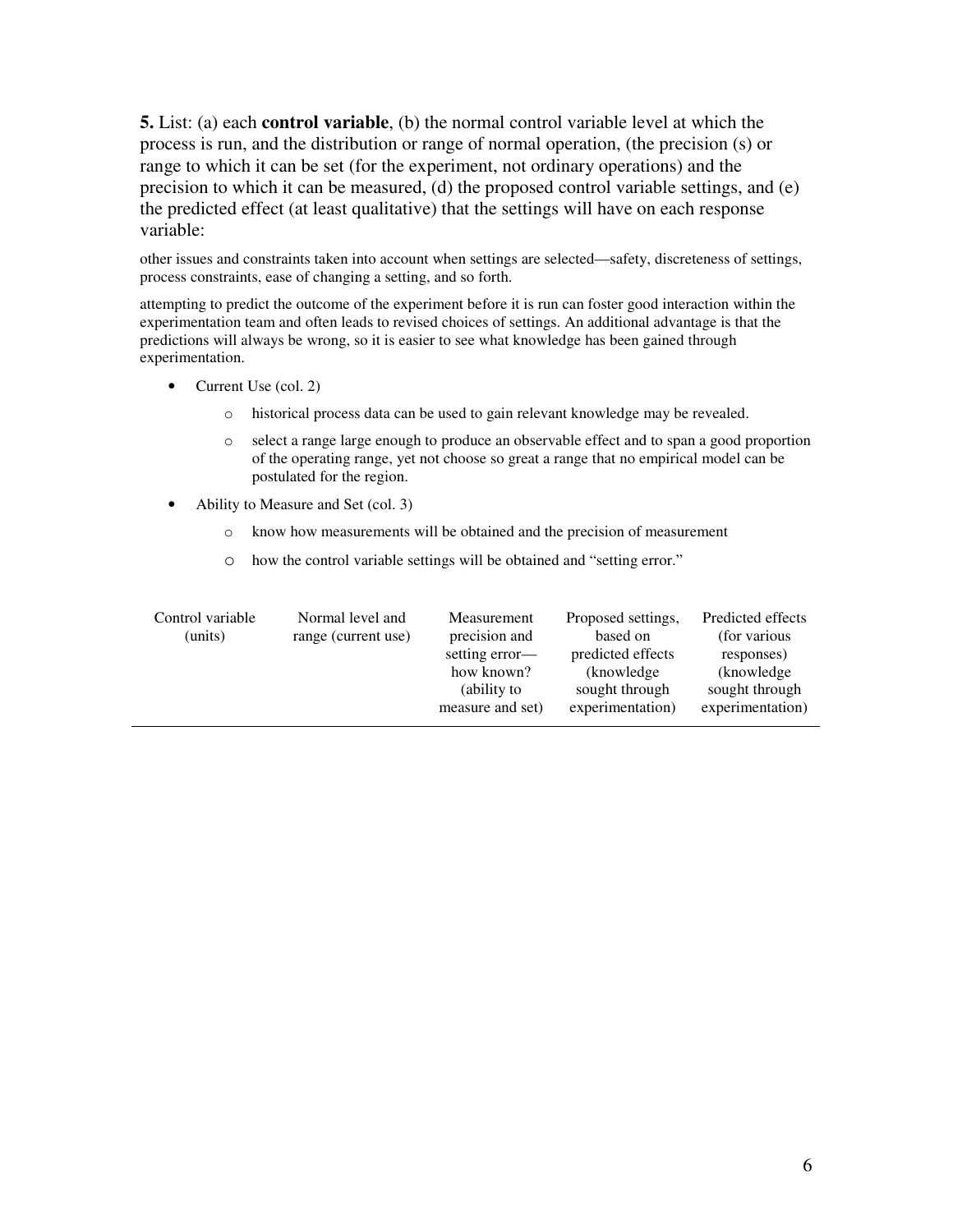**6.** List: (a) each factor to be **"held constant"** in the experiment, (b) its desired level and allowable s or range of variation, (c) the precision or range to which it can measured (and how), (d) how it can be controlled, and (e) its expected impact, if any, on each of the responses:

Held-constant factors are controllable factors whose effects are not of interest in this experiment.

to help ensure that there are no extraneous factors distorting the results.

can force helpful discussion about which factors are adequately controlled and which factors are not. In so doing, it is often necessary to consult experts to help prioritize factors, recommend preexperiment studies to assess control, or develop control strategy.

| Factor (units) | Desired             | Measurement   | How to control  | Anticipated |
|----------------|---------------------|---------------|-----------------|-------------|
|                | experimental level  | precision—how | (in experiment) | effects     |
|                | and allowable range | known?        |                 |             |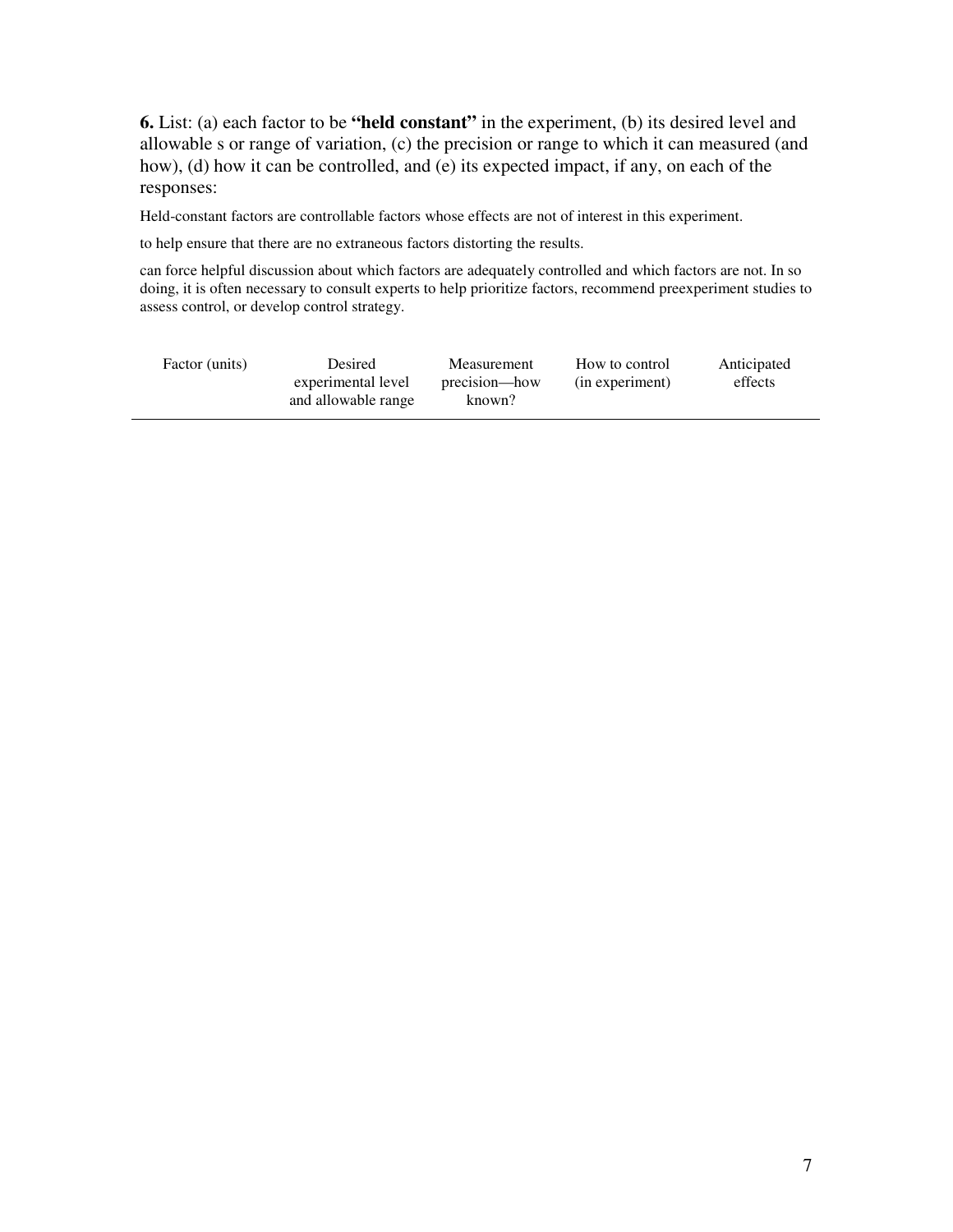**7.** List: (a) each **nuisance factor** (perhaps time-varying), (b) measurement precision, (c) strategy (e.g. blocking, randomization, or selection), and (d) anticipated effect:

Processes and experimental conditions vary over time.

Some of these can be measured and monitored to at least ensure that they are within limits; others must be assessed subjectively by experts; still others are unmeasured. If the level can be selected for any experimental unit, however, blocking or randomization might be appropriate. If levels cannot be selected (i.e., the levels of the factor are unpredictable, perhaps continuous), then the nuisance factor becomes a covariate in the analysis. If a nuisance factor is not measurable and thought to be very influential, it may also be called an *experimental risk factor*. Such factors can inflate experimental error, making it more difficult to assess the significance of control variables. They can also bias the results.

strategies (randomization, blocking, analysis of covariance, stratified analysis) to reduce the impact of nuisance factors.

Blocking will introduce a bias in the estimates confounded with the blocking van- able(s). whereas randomization will inflate the experimental error.

| Nuisance factor (units) | Measurement precision<br>— how known? | Strategy (e.g.,<br>randomization. | Anticipated effects |
|-------------------------|---------------------------------------|-----------------------------------|---------------------|
|                         |                                       | blocking, etc.)                   |                     |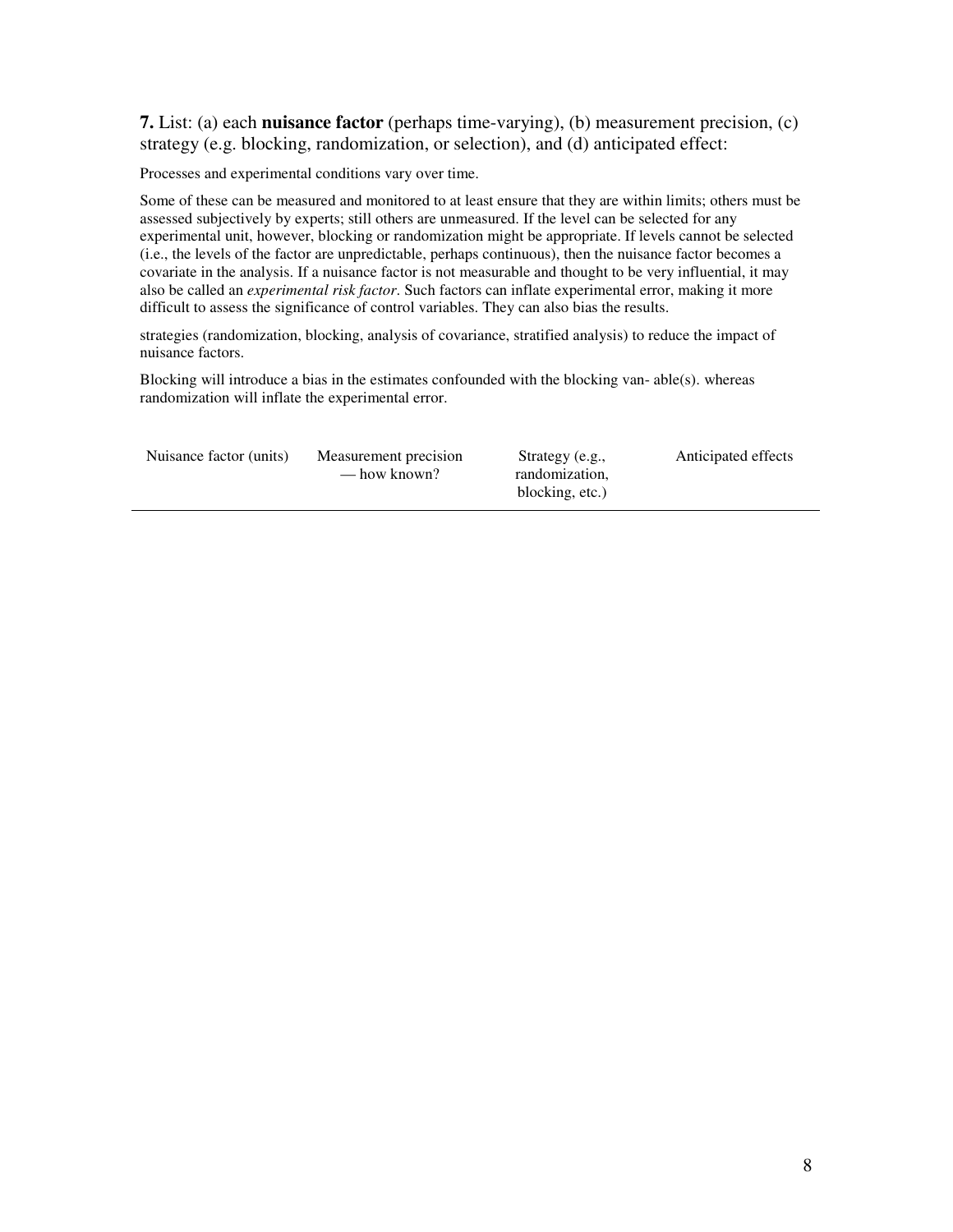#### **8.** List and label known or suspected **interactions**:

For interactions tutorial, see Figure 2 on next page.

The interactions table explicitly recognizes only pairwise interactions of linear terms.

This input is helpful when the experiment is later designed—to choose resolution, or more generally to choose which effects should or should not be confounded.

Use the process of elimination or inclusion. If interactions are generally important: "Are there any interactions that are arguably not present?" If main effects dominate interactions: "Are there any interactions that must be estimated clear of main effects?"

| Control<br>variable | $\mathbf{A}$ | $\, {\bf B}$ | $\mathbf C$ | ${\bf D}$ | ${\bf E}$ | $\boldsymbol{\mathrm{F}}$ | $\mathbf G$ | $\, {\rm H}$ | I |  |
|---------------------|--------------|--------------|-------------|-----------|-----------|---------------------------|-------------|--------------|---|--|
| $\mathbf{A}$        |              |              |             |           |           |                           |             |              |   |  |
| $\, {\bf B}$        |              |              |             |           |           |                           |             |              |   |  |
| $\mathsf{C}$        |              |              |             |           |           |                           |             |              |   |  |
| ${\bf D}$           |              |              |             |           |           |                           |             |              |   |  |
| $\mathbf E$         |              |              |             |           |           |                           |             |              |   |  |
| $\overline{F}$      |              |              |             |           |           |                           |             |              |   |  |
| ${\bf G}$           |              |              |             |           |           |                           |             |              |   |  |
| $\, {\rm H}$        |              |              |             |           |           |                           |             |              |   |  |
| $\bf I$             |              |              |             |           |           |                           |             |              |   |  |
| J                   |              |              |             |           |           |                           |             |              |   |  |

Use: Along either the upper or lower triangular region, place a dash "—" to indicate no predicted interaction. Place a letter, such as X, to indicate a predicted interaction between two control variables on response X. If multiple response variables, can use X, Y, Z, etc.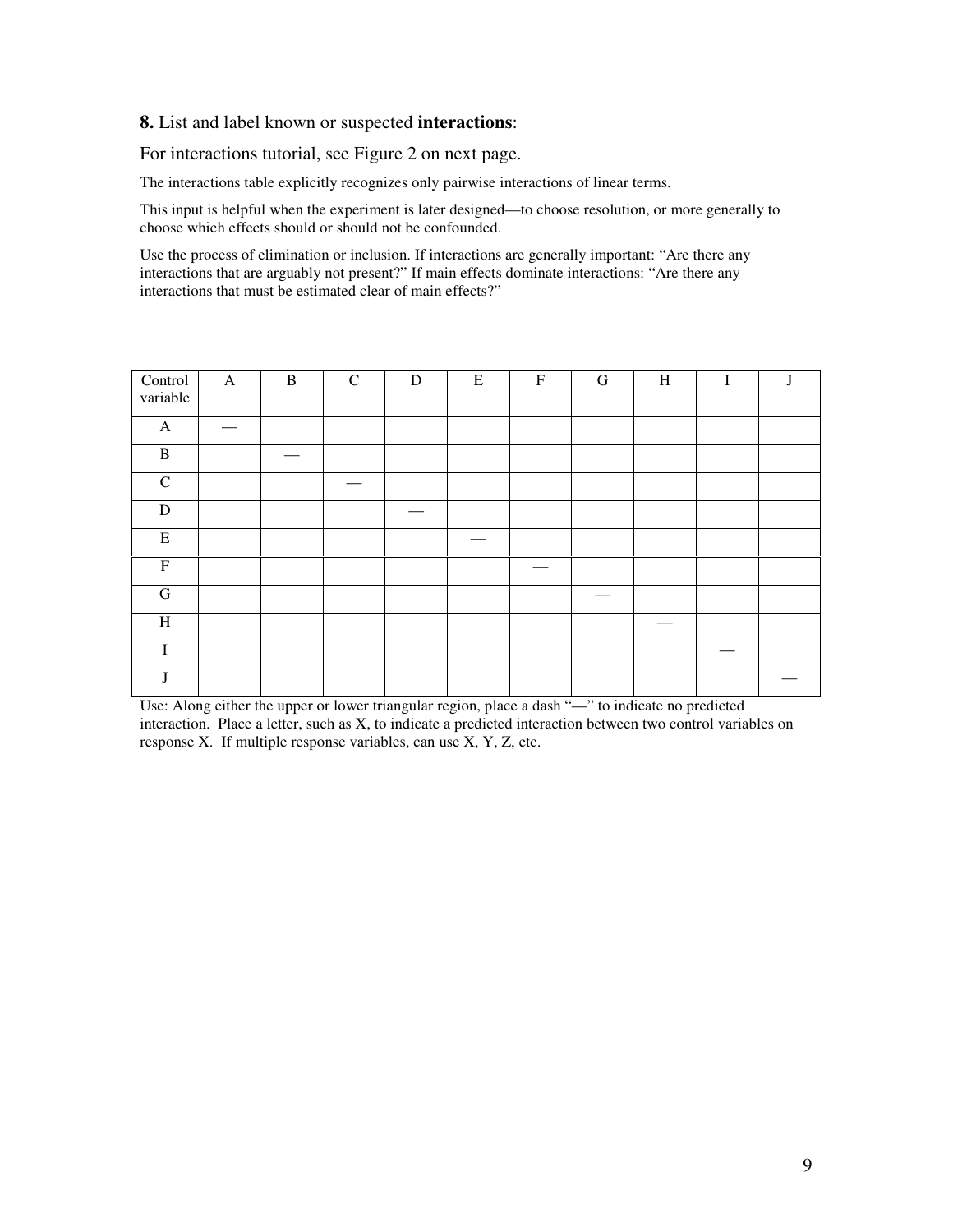

Simple, linear, additive model is sufficient.

Factors A and B interact, but no quadratic term is present (assumed).



**Figure 2** Interactions tutorial

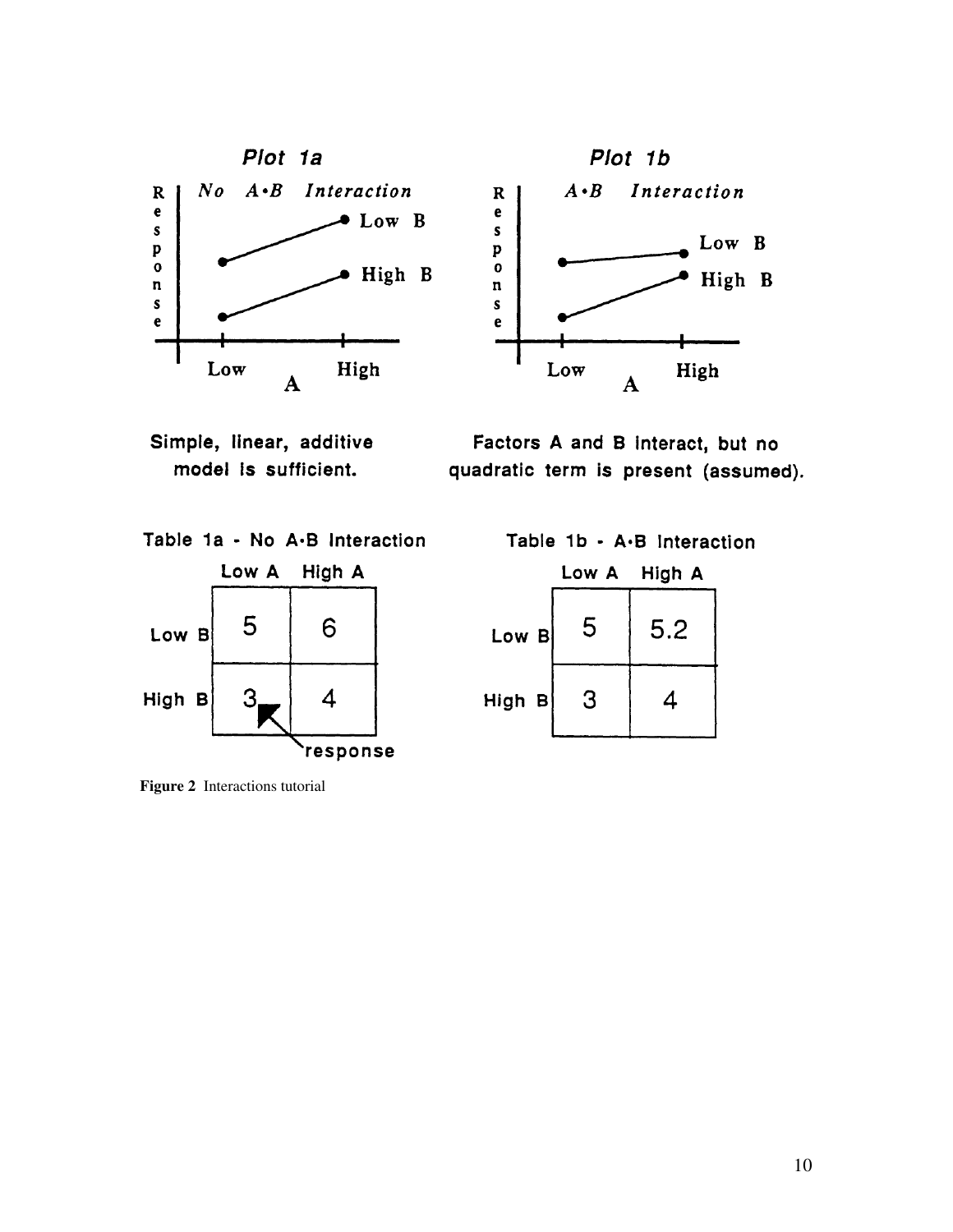**9.** List **restrictions** on the experiment, e.g., ease of changing control variables, methods of data acquisition, materials, duration, number of runs, type of experimental unit (need for a split-plot design), "illegal" or irrelevant experimental regions, limits to randomization, run order, cost of changing a control variable setting, etc.:

Theoretical optimal experimental design and practical experimental design are often worlds apart, and restrictions often make the difference.

Put these limitations and pitfalls in the open.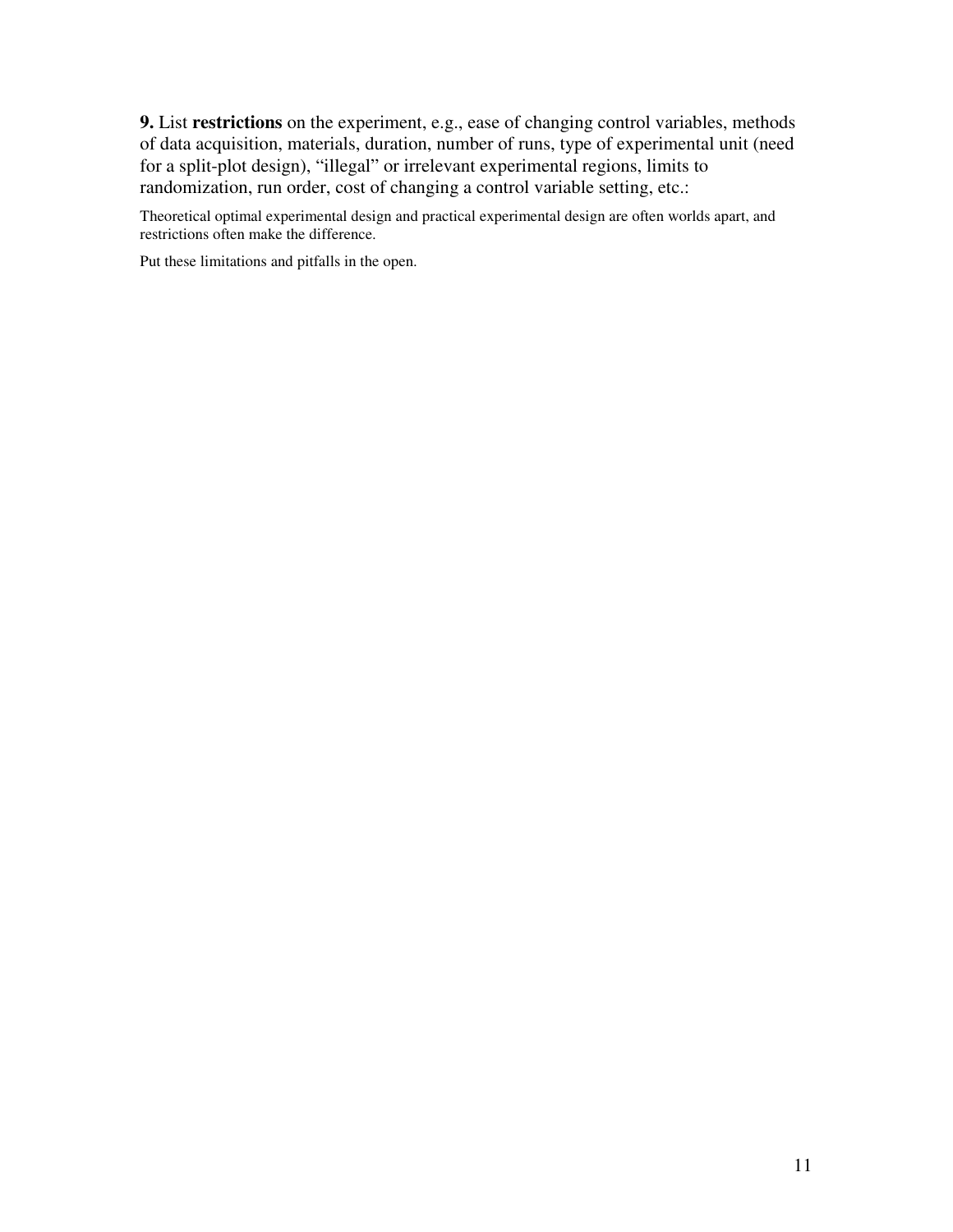### **10.** Give current **design preferences**, if any, and reasons for preference, including blocking and randomization:

When experimenters are statistically sophisticated and have a good idea of appropriate designs or analysis techniques.

When the experiment has been preceded by experiments in which a particular design or technique proved to be useful.

Discuss problem-specific issues that will affect the experimental design, such as multilevel factors, different sizes of experimental units, and logistics.

(a) choose candidate designs, (b) review them with the experimenters in the context of the collected information to determine if any of the designs should be dropped from further consideration, and (c) write an experimental design proposal that contains (at least) one or more proposed designs; a comparative analysis of the designs with respect to number of runs, resolution (or aliased effects), number of distinct control variable combinations, prediction error standard deviation, and so forth; a design recommendation with justification; and copies of the completed guide sheets.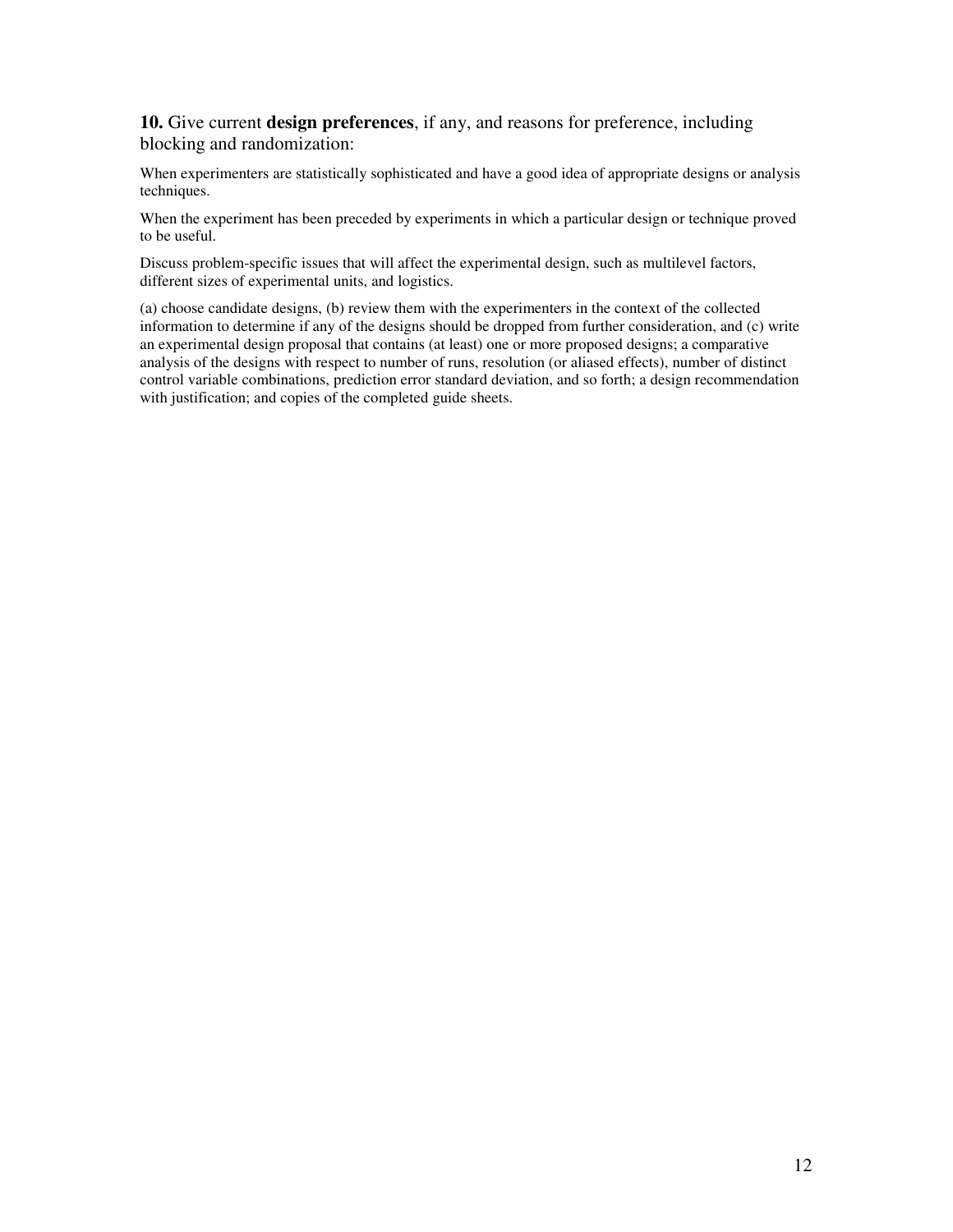**11.** If possible, propose **analysis and presentation techniques**, e.g., plots, ANOVA, regression, plots, t-tests, etc.:

#### **12.** Who will be responsible for the **coordination** of the experiment?

The statistician (or surrogate) can play a strong support role and be primarily responsible for that in which he or she is professionally trained—the design and analysis of the experiment and not the execution.

#### **13.** Should **trial runs** be conducted? Why/why not?

Logistical planning and planning for measurement capability studies , process capability studies , preexperiments to quantify the effects of various factors (held-constant and nuisance) on response variables, and trial runs.

Learn and refine experimental procedures without risking the loss of time and ex pensive experimental samples (when doing things never done before, some practice helps).

Estimate experimental error before expending major resources: widening the ranges of settings, increasing the number of replicates, or refining the experimental procedure.

Ensure that data-acquisition systems are functioning.

Trial runs may yield results so unexpected that need to change experimental plans.